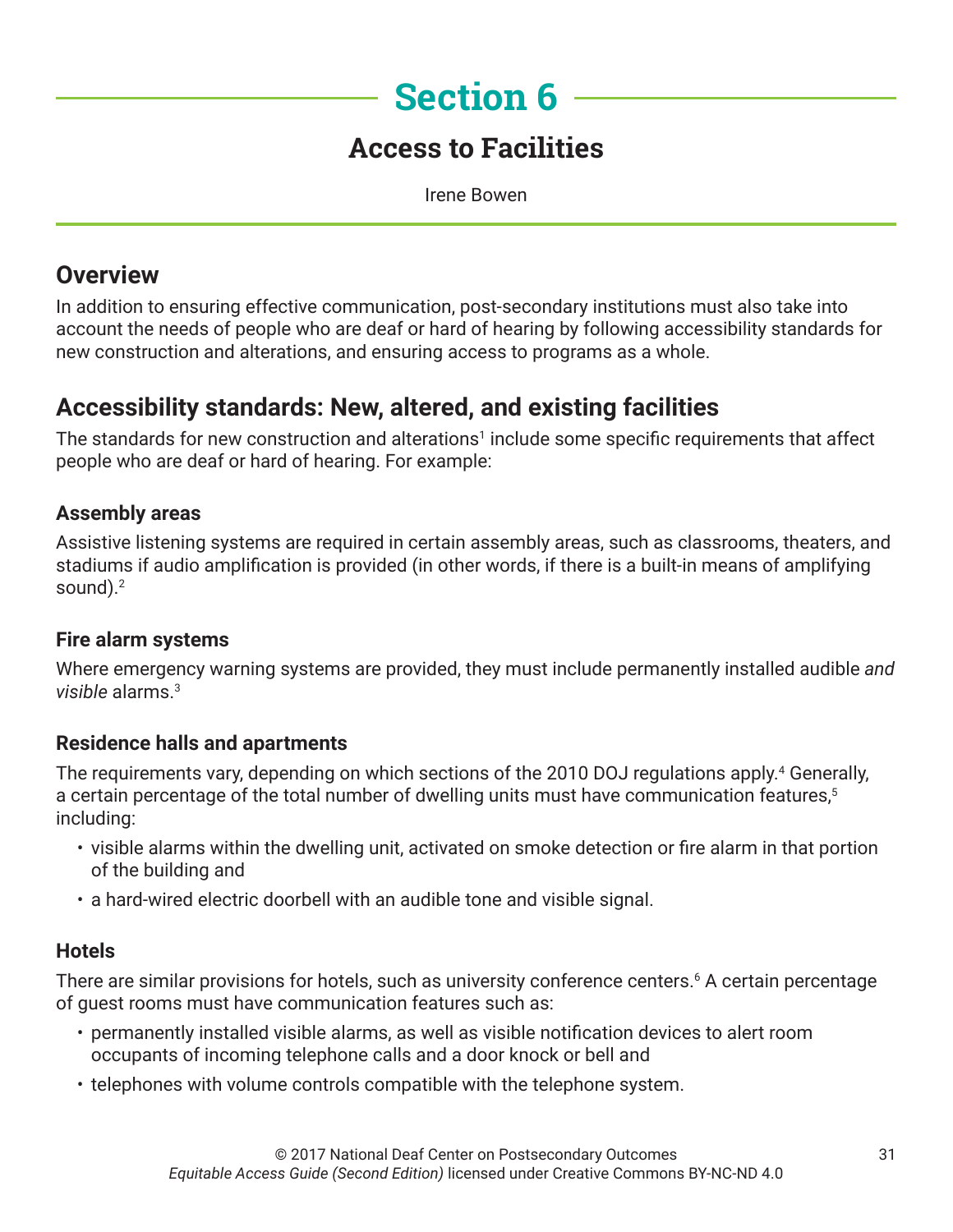#### **Two-way communication systems**

These must be provided in elevators, and where they are provided in other locations they must have visible signals.7 For example:

- Emergency two-way communication systems in elevators must have a visible indication acknowledging the establishment of a communications link to authorized personnel.
- Where a two-way communication system is provided to gain admittance to a building or facility or to restricted areas within a building or facility, or where one is provided for communication between a residential dwelling unit and an entrance (e.g., a closed-circuit system), the system must have visible signals, as well as the capability of supporting voice and TTY communication with the residential dwelling unit interface.

Section 504 and Title II of the ADA also require that programs as a whole be accessible to people with disabilities. This "program accessibility" requirement means that in some instances postsecondary institutions will have to make changes to existing facilities in order to ensure that people are not discriminated against because of inaccessible facilities. This is particularly true with respect to housing, where the program is so closely connected to a building's features and location. For example, with respect to housing offered to students, the Department of Education has specified that Section 504 requires that a post-secondary institution provide comparable, convenient, and accessible housing to students with disabilities so that the scope of their choice of living accommodations is, as a whole, comparable to the choice of students without disabilities.<sup>8</sup>

In order to provide that choice, an institution may have to make alterations to existing housing, including the addition of the features listed above such as visible alarms.

#### **Real-life example: Letter to Porterville College<sup>9</sup>**

In 2009, OCR issued a detailed Letter of Finding (LOF) of a violation of Title II and Section 504, addressing the absence of visible fire alarms in parts of Porterville College's campus buildings that had audible alarms. The letter is significant for several reasons:

- It highlights the need to plan carefully when carrying out new construction and alterations in order to avoid costly mistakes that require later correction.
- It points out the overlap of accessibility with important life safety issues.
- It sets out a clear and comprehensive explanation of new construction, alteration, and program accessibility requirements.10

A student had filed a complaint alleging that the college campus, which included newly constructed buildings, lacked visible fire alarms. OCR found that the college had undertaken a fire alarm system upgrade for the entire campus in 2008, but that areas of some of the buildings did not have visible fire alarms. Significantly, these included the Disability Resource Center, the President's conference room, a dark room, the Wellness Center in the gym, and a restroom.

In the letter, OCR methodically explained the principles of accessibility in new construction, altered buildings, and existing buildings, detailing the applicability of accessibility standards according to the date of construction or alteration. OCR used the 1991 ADA Accessibility Guidelines to measure compliance in the new and altered buildings.<sup>11</sup> OCR summarized the relevant requirements as follows: Where an emergency warning system (either a self-contained or a building-wide system) is installed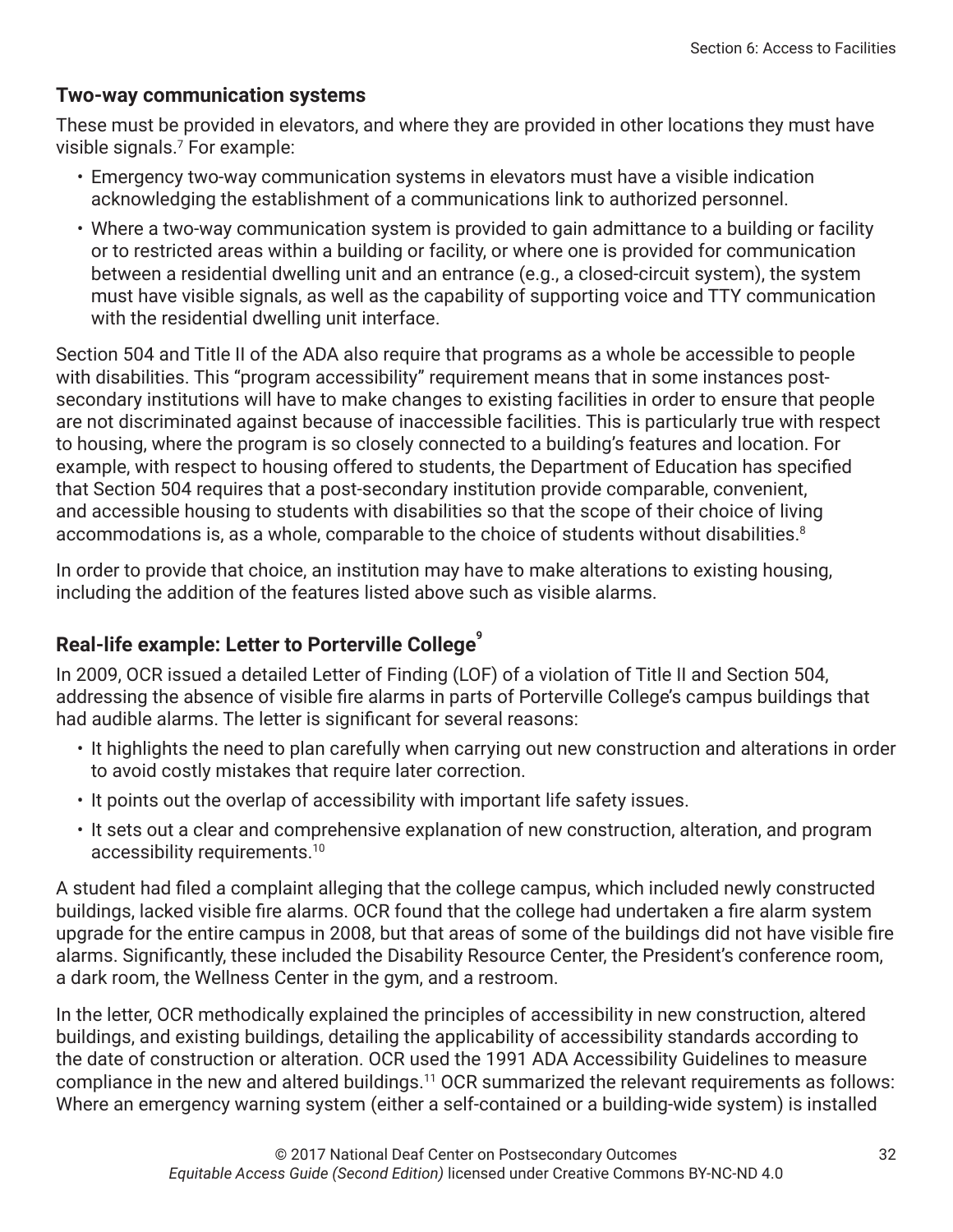in new construction or as an alteration, it must include both audible and visible alarms (i.e., those with flashing lights that activate as fire alarm signals), meeting certain specifications, in common rooms and spaces. This requirement is triggered by upgrading or replacing a fire alarm system.

OCR found the college to be in violation of the new construction and alterations provisions by failing to install visible alarms in some locations where there were audible fire alarms.<sup>12</sup>

## **Practitioner's pointers**

Jamie Axelrod

- Reach out to the facilities department to establish a relationship regarding accessibility features. From assistive listening systems to safety systems, it is important to ensure that deaf or hard of hearing individuals have equal access to information and alerts.
- Work with the facilities department to identify the accessibility features which are in place and identify those that are not. For buildings where accessibility features are missing, create a plan and prioritize what needs to be addressed to ensure the campus is accessible. If all items cannot be completed quickly, have an interim plan to accommodate individual requests.
- Most campuses have a system in place to alert students, faculty, and staff to emergency situations. Work with emergency managers, campus police, or campus safety officers to ensure the system used on your campus, includes a text-based alert. Most systems that are designed to send a voice message to a phone number also come with an option to sign up for a text message or email alert. If the system only sends a voice message, work with campus officials to establish a system to send a text-based alert at the same time the voice message is sent.

#### **Endnotes**

- 1 The references here are to DOJ's 2010 ADA Standards for Accessible Design, part of DOJ's 2010 regulations for title II and title III of the ADA, effective March 15, 2011. **[http://www.ada.gov/](http://www.ada.gov/regs2010/ADAregs2010.htm) [regs2010/ADAregs2010.htm](http://www.ada.gov/regs2010/ADAregs2010.htm)**. For a thorough explanation of to what extent recipients of funds from the Department of Education and entities covered by the ADA should follow these or other standards, based on the date of construction or alteration, see ED's notice of interpretation as to standards, issued March 14, 2012, **[http://www.gpo.gov/fdsys/pkg/FR-](http://www.gpo.gov/fdsys/pkg/FR-2012-03- 14/pdf/2012-6122.pdf)[2012-03- 14/pdf/2012-6122.pdf](http://www.gpo.gov/fdsys/pkg/FR-2012-03- 14/pdf/2012-6122.pdf)**. State and local standards may also apply, and the college or university must ensure compliance with all applicable standards.
- 2 ADA Standards 219.2. See 216.10.
- 3 ADA Standards 702, 215.